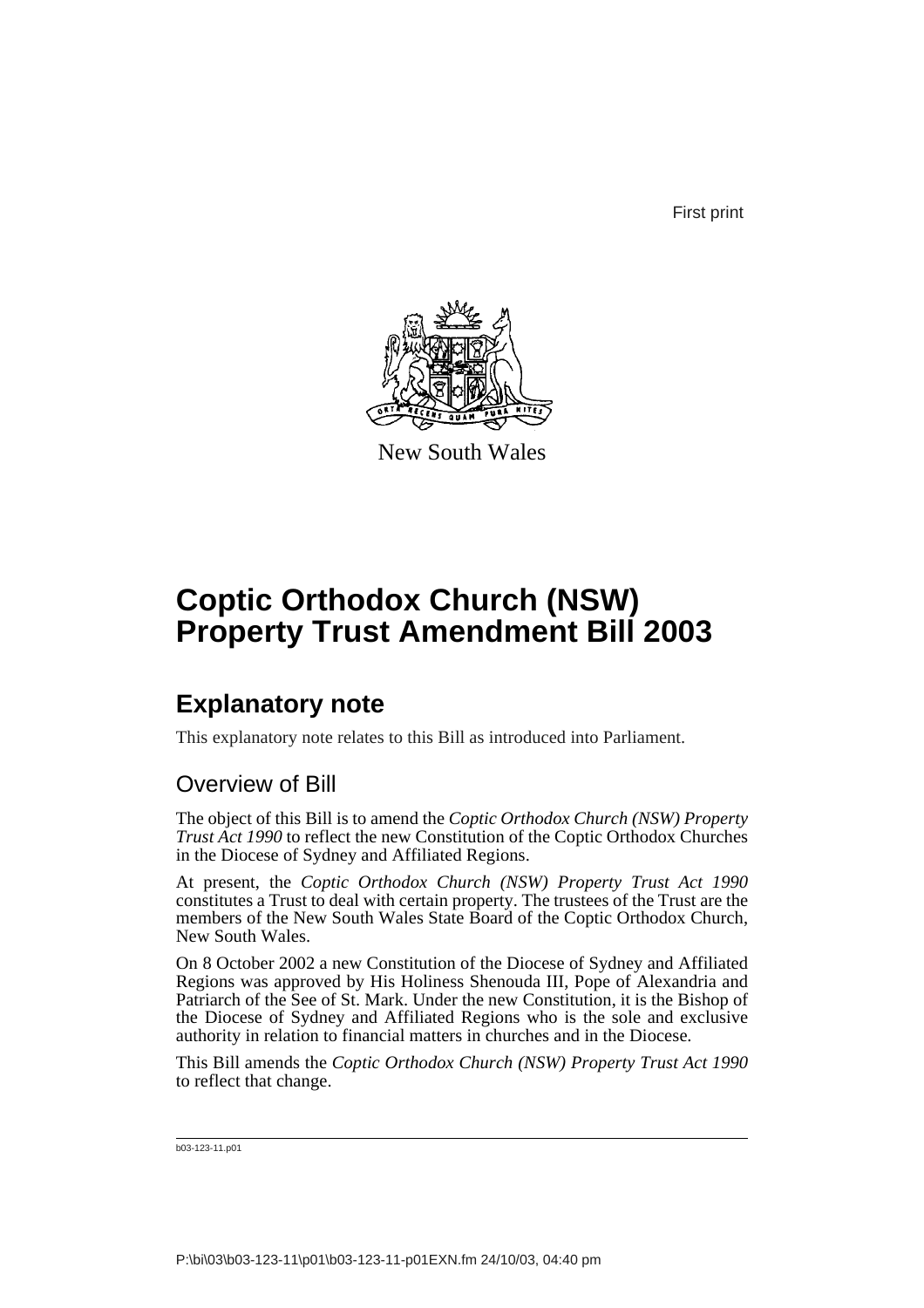Explanatory note

## Outline of provisions

**Clause 1** sets out the name (also called the short title) of the proposed Act.

**Clause 2** provides for the commencement of the proposed Act on the date of assent to the proposed Act.

**Clause 3** is a formal provision that gives effect to the amendments to the *Coptic Orthodox Church (NSW) Property Trust Act 1990* set out in Schedule 1.

### **Schedule 1 Amendments**

**Schedule 1 [5]** amends the definition of *constitution* to reflect the changes made in 2002.

**Schedule 1 [6]** provides that the Bishop is the sole trustee of the Coptic Orthodox Church (NSW) Property Trust.

**Schedule 1 [8]** provides for the Bishop to delegate the Bishop's functions under the Act.

The remainder of the amendments made by Schedule 1 are consequential on those changes.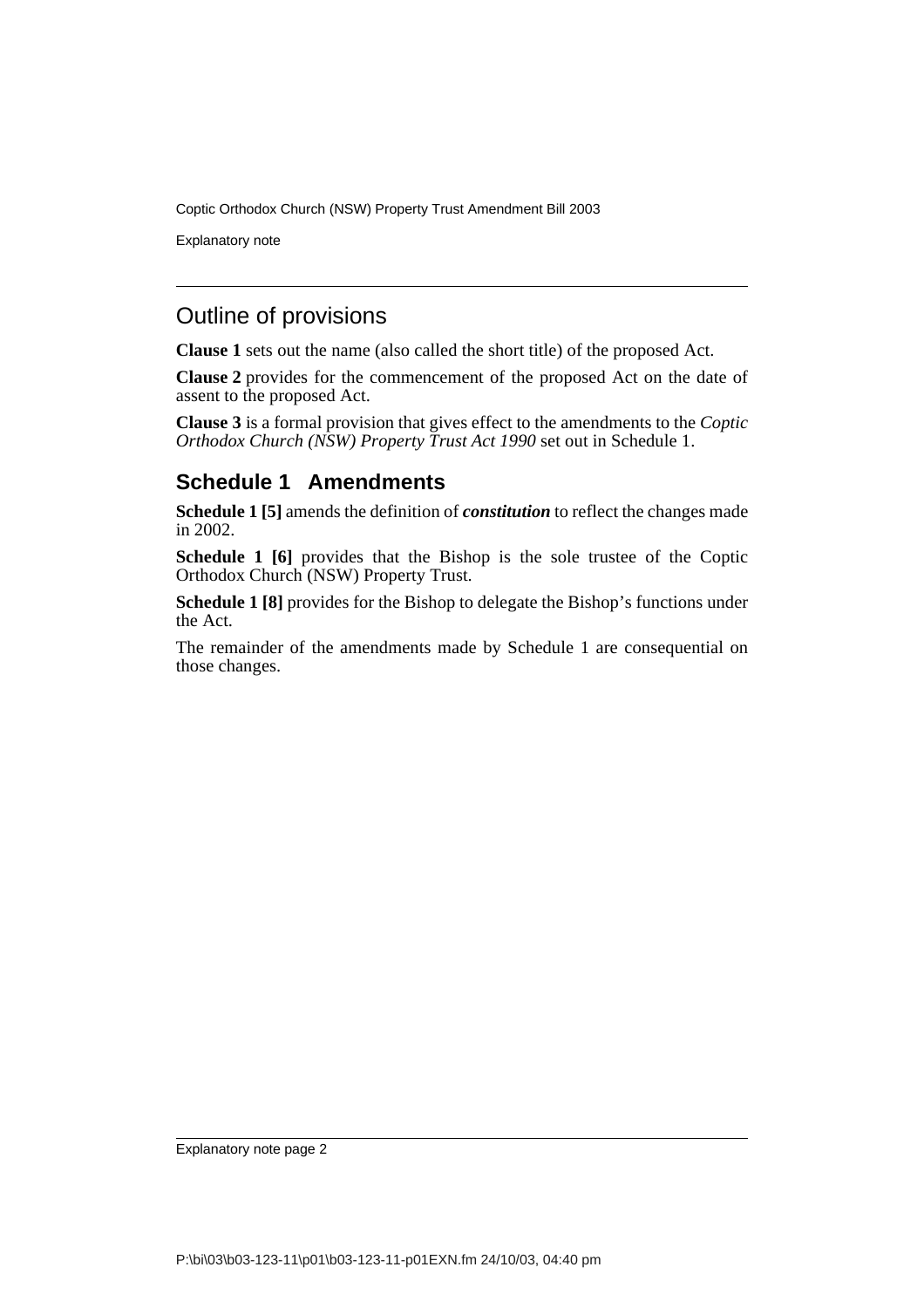First print



New South Wales

# **Coptic Orthodox Church (NSW) Property Trust Amendment Bill 2003**

## **Contents**

|                                                                                   | Page |
|-----------------------------------------------------------------------------------|------|
| Name of Act                                                                       |      |
| Commencement                                                                      | 2    |
| Amendment of Coptic Orthodox Church (NSW) Property<br><b>Trust Act 1990 No 67</b> |      |
| Schedule 1 Amendments                                                             | 3    |
|                                                                                   |      |

b03-123-11.p01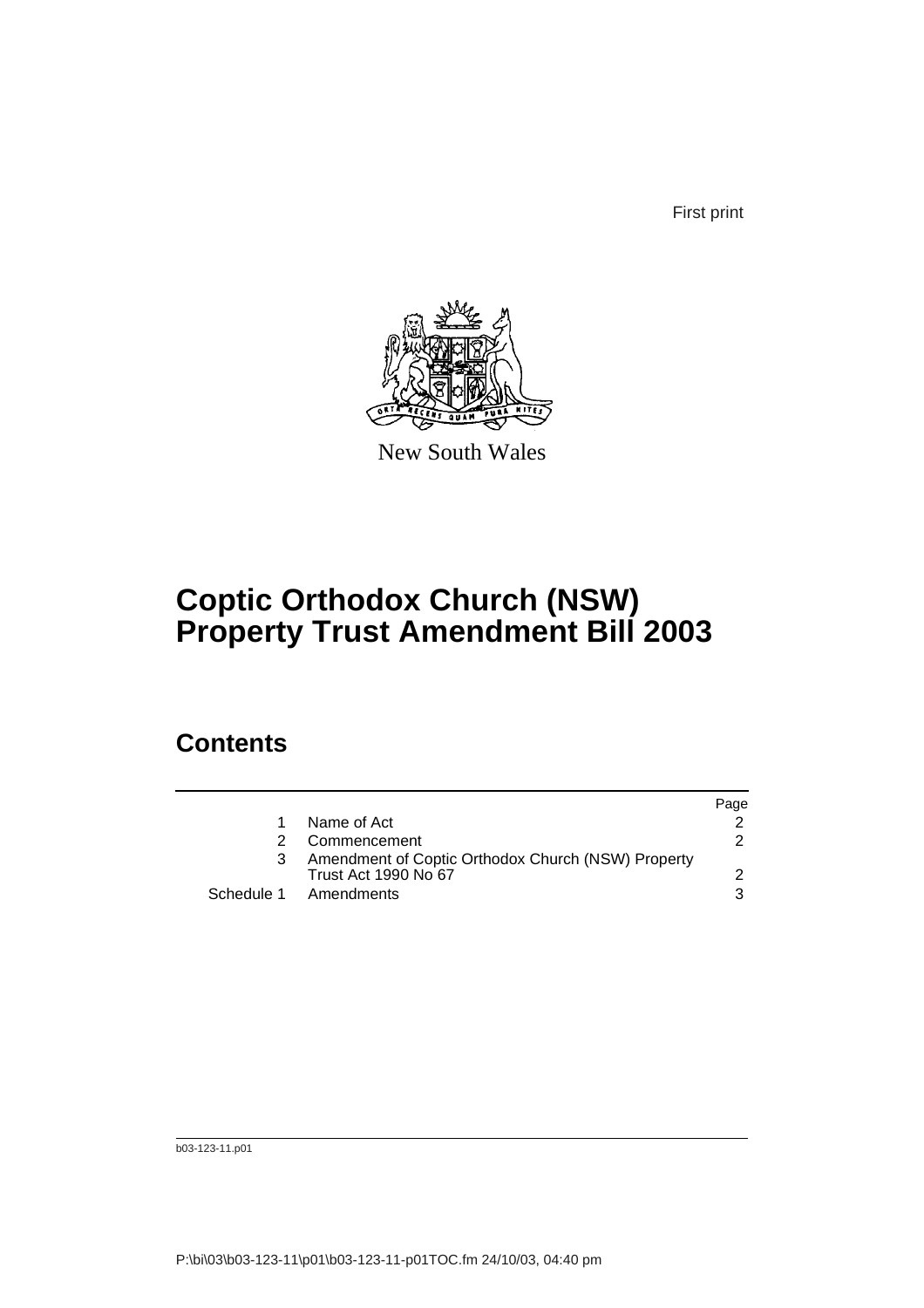**Contents** 

Page

Contents page 2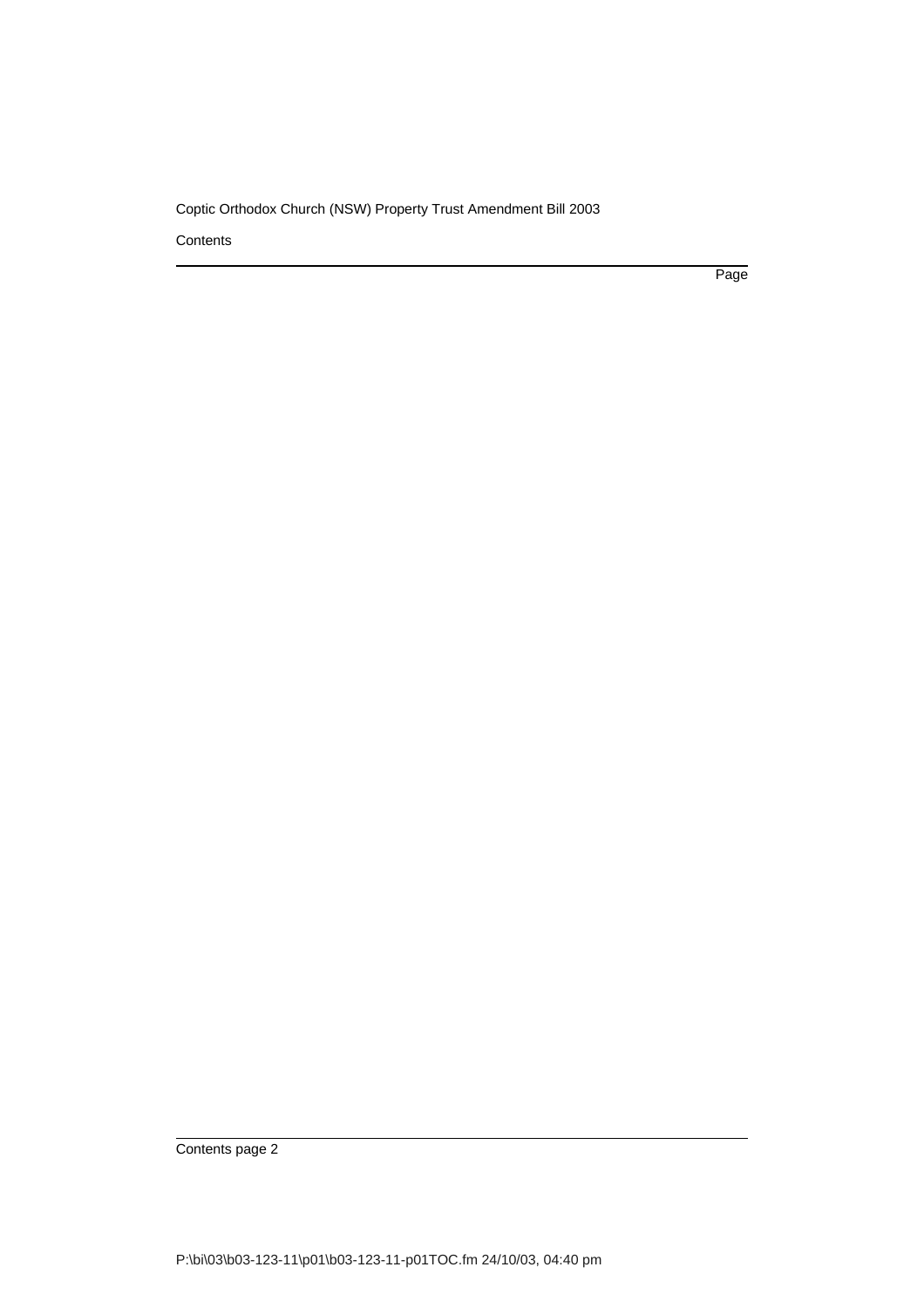

New South Wales

# **Coptic Orthodox Church (NSW) Property Trust Amendment Bill 2003**

No , 2003

#### **A Bill for**

An Act to amend the *Coptic Orthodox Church (NSW) Property Trust Act 1990* to make further provision with respect to the trust constituted by that Act; and for other purposes.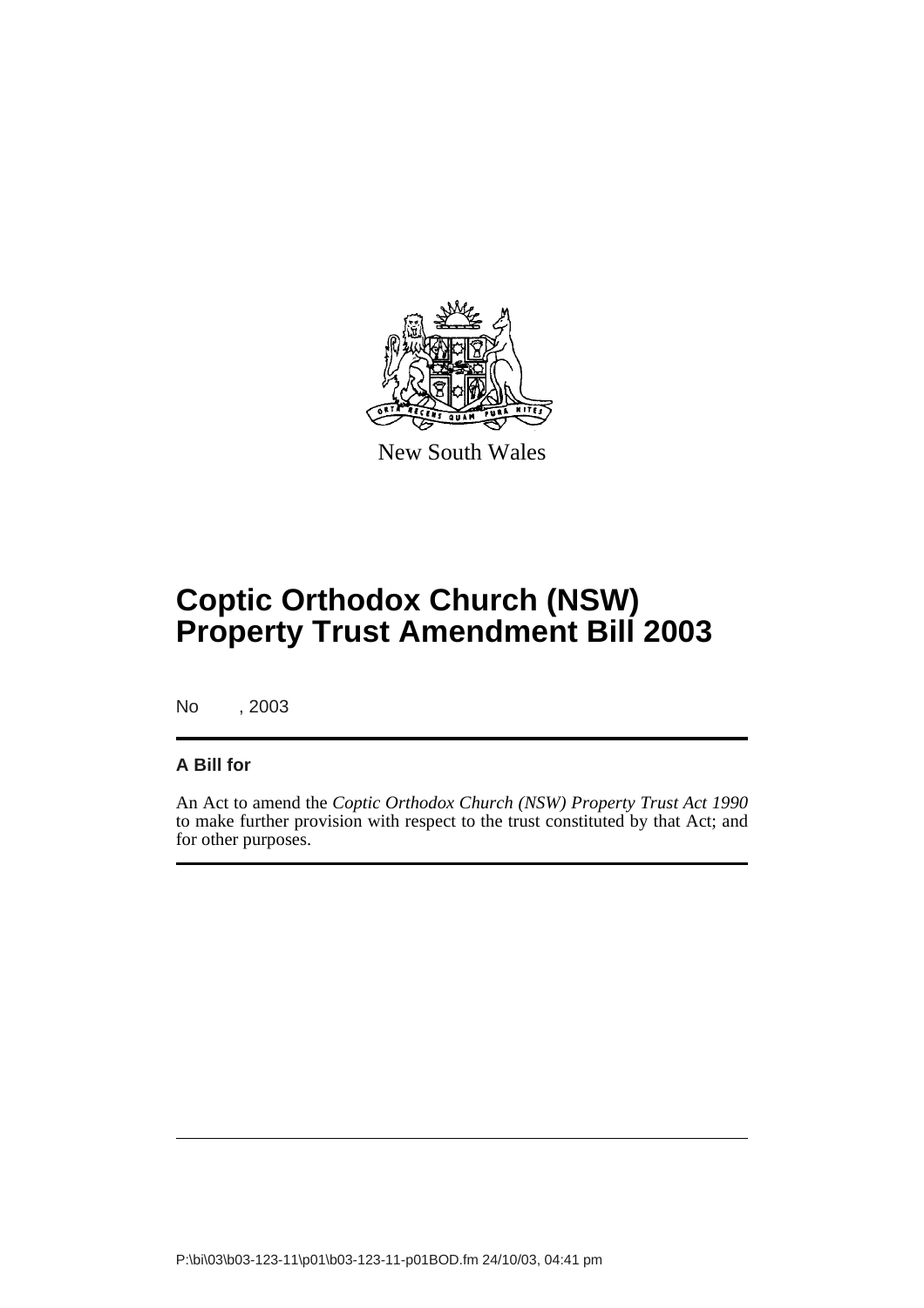<span id="page-5-2"></span><span id="page-5-1"></span><span id="page-5-0"></span>

|              | The Legislature of New South Wales enacts:                                                       |                     |
|--------------|--------------------------------------------------------------------------------------------------|---------------------|
| 1            | Name of Act                                                                                      | 2                   |
|              | This Act is the <i>Coptic Orthodox Church</i> (NSW) <i>Property Trust</i><br>Amendment Act 2003. | 3<br>$\overline{4}$ |
| $\mathbf{2}$ | <b>Commencement</b>                                                                              | 5                   |
|              | This Act commences on the date of assent.                                                        | 6                   |
| 3            | <b>Amendment of Coptic Orthodox Church (NSW) Property Trust Act</b><br>1990 No 67                | $\overline{7}$<br>8 |
|              | The Coptic Orthodox Church (NSW) Property Trust Act 1990 is<br>amended as set out in Schedule 1. | 9<br>10             |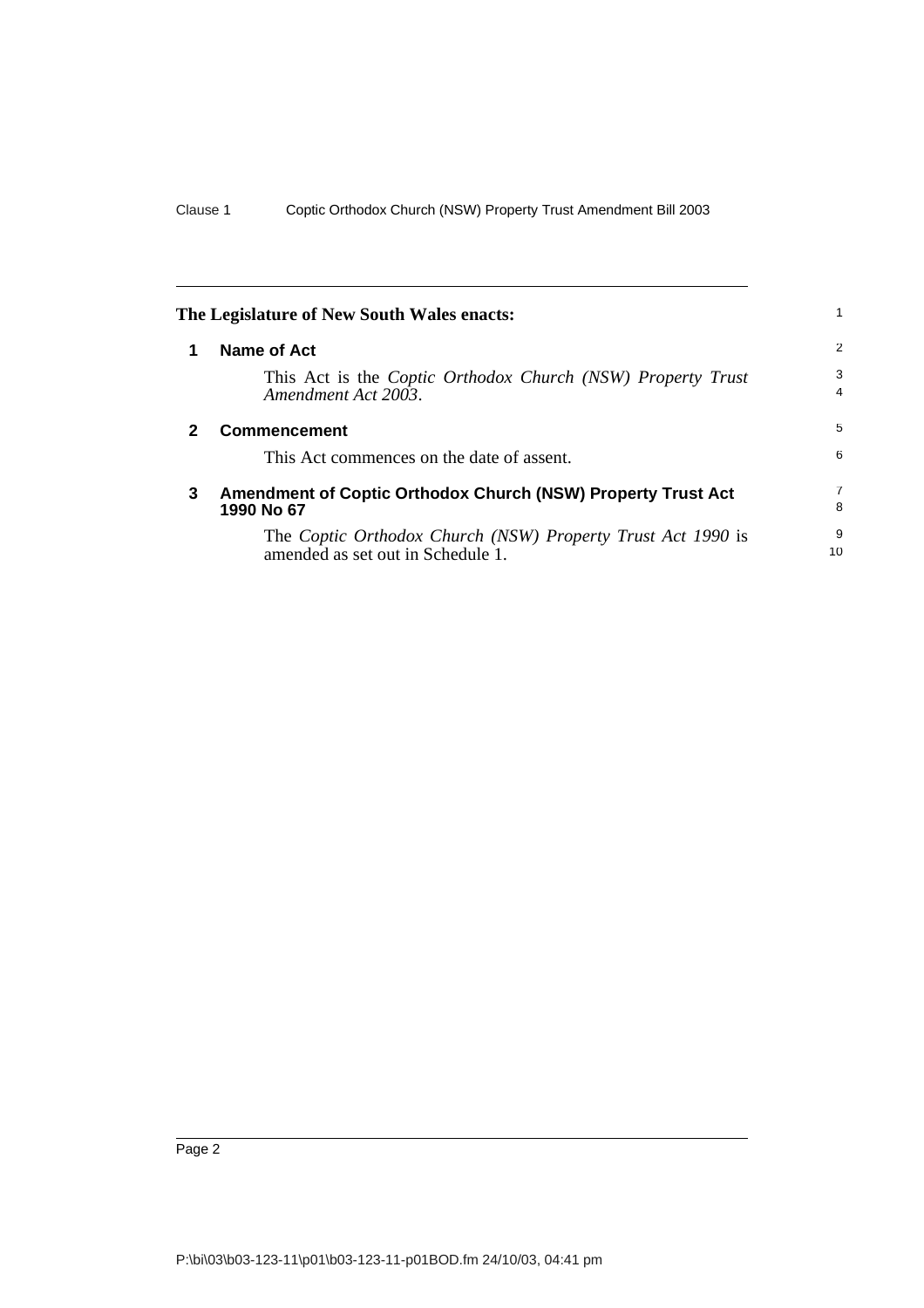Amendments Schedule 1

J.

<span id="page-6-0"></span>

| <b>Schedule 1 Amendments</b><br>(Section 3) |                                                                                                                                                                                                                                                                                                                          |                            |  |
|---------------------------------------------|--------------------------------------------------------------------------------------------------------------------------------------------------------------------------------------------------------------------------------------------------------------------------------------------------------------------------|----------------------------|--|
| [1]                                         | <b>Section 3 Definitions</b>                                                                                                                                                                                                                                                                                             | 3                          |  |
|                                             | Omit the definitions of <b>Board</b> and <b>trustee</b> from section $3(1)$ .                                                                                                                                                                                                                                            | 4                          |  |
| [2]                                         | Section 3 (1)                                                                                                                                                                                                                                                                                                            | 5                          |  |
|                                             | Insert in alphabetical order:                                                                                                                                                                                                                                                                                            | 6                          |  |
|                                             | <b>Bishop</b> means the Bishop of the Church.                                                                                                                                                                                                                                                                            | 7                          |  |
| $[3]$                                       | Section 3 (1), definition of "Church"                                                                                                                                                                                                                                                                                    | 8                          |  |
|                                             | Omit the definition. Insert instead:                                                                                                                                                                                                                                                                                     | 9                          |  |
|                                             | <b>Church</b> means the Coptic Orthodox Churches, Diocese of<br>Sydney and Affiliated Regions, a part of the Coptic Orthodox<br>Church of Egypt, a hierarchical Christian body whose leader,<br>overseer and shepherd is the Pope of Alexandria and Patriarch<br>of the See of St. Mark, and includes any Church entity. | 10<br>11<br>12<br>13<br>14 |  |
| [4]                                         | Section 3 (1), definition of "Church entity"                                                                                                                                                                                                                                                                             | 15                         |  |
|                                             | Omit "Secretary of the Board" from paragraph (b).                                                                                                                                                                                                                                                                        | 16                         |  |
|                                             | Insert instead "Bishop".                                                                                                                                                                                                                                                                                                 | 17                         |  |
| [5]                                         | Section 3 (1), definition of "constitution"                                                                                                                                                                                                                                                                              | 18                         |  |
|                                             | Omit "3 March 1989". Insert instead "8 October 2002".                                                                                                                                                                                                                                                                    | 19                         |  |
| [6]                                         | <b>Section 4 Constitution of the Trust</b>                                                                                                                                                                                                                                                                               | 20                         |  |
|                                             | Omit section 4 (2). Insert instead:                                                                                                                                                                                                                                                                                      | 21                         |  |
|                                             | (2)<br>The Bishop is the sole trustee of the Trust.                                                                                                                                                                                                                                                                      | 22                         |  |
| $[7]$                                       | Section 4 (3)                                                                                                                                                                                                                                                                                                            | 23                         |  |
|                                             | Omit the subsection.                                                                                                                                                                                                                                                                                                     | 24                         |  |

Page 3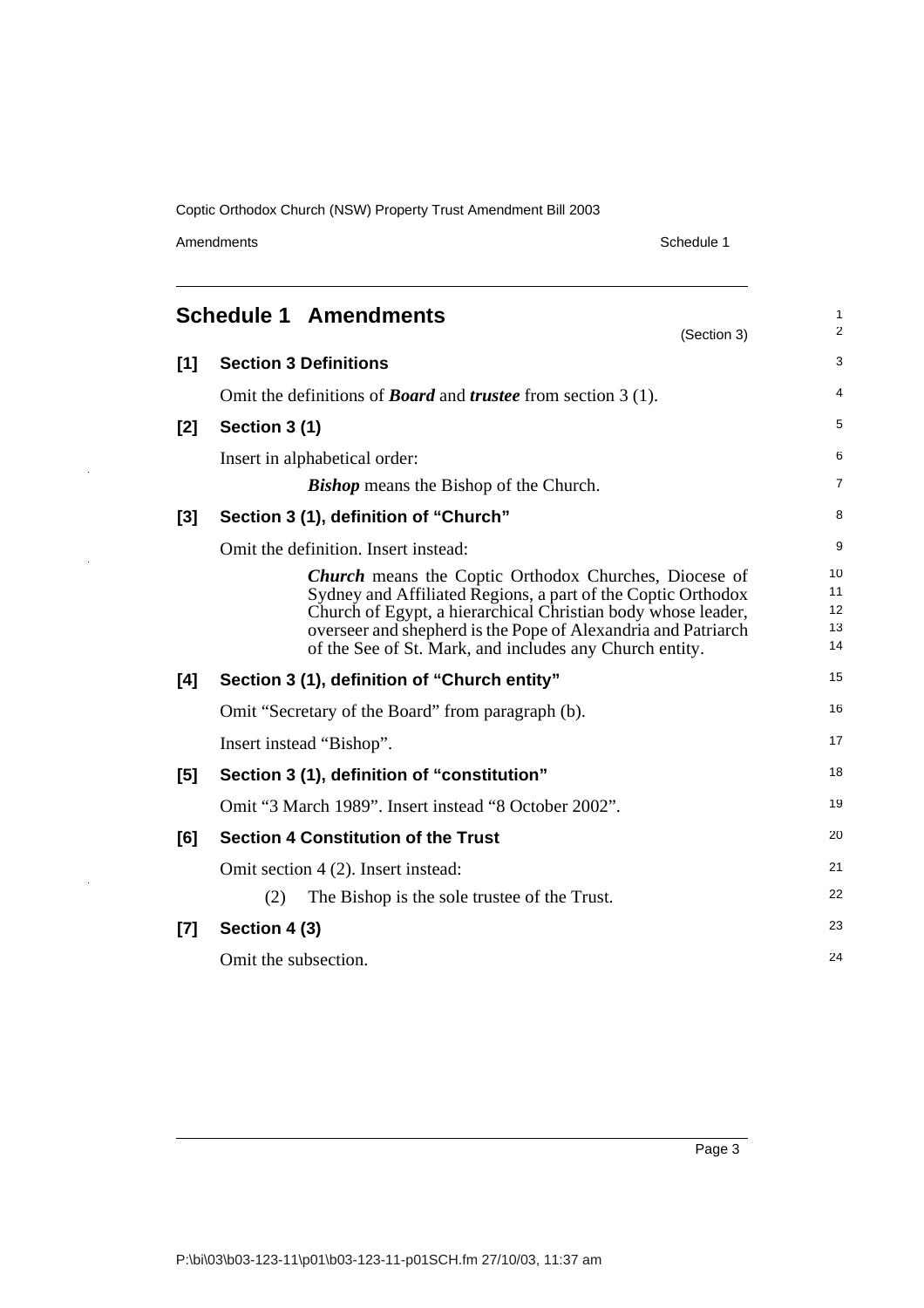Schedule 1 Amendments

| [8]    | <b>Section 5A</b>                     |                                                                                                                                                                                                                                                                                                                                                                                                                                  |                                        |
|--------|---------------------------------------|----------------------------------------------------------------------------------------------------------------------------------------------------------------------------------------------------------------------------------------------------------------------------------------------------------------------------------------------------------------------------------------------------------------------------------|----------------------------------------|
|        | Insert after section 5:               |                                                                                                                                                                                                                                                                                                                                                                                                                                  |                                        |
|        | <b>5A</b><br><b>Delegation</b>        |                                                                                                                                                                                                                                                                                                                                                                                                                                  | 3                                      |
|        |                                       | The Bishop may delegate, in writing, any or all of the<br>Bishop's functions under this Act (other than this power of<br>delegation) to any 3 members of the General Board of the<br>Church, one of whom is a clerical member and the other two<br>of whom are lay members.                                                                                                                                                      | 4<br>5<br>6<br>7<br>8                  |
| [9]    | <b>Section 12 Variation of trusts</b> |                                                                                                                                                                                                                                                                                                                                                                                                                                  | 9                                      |
|        |                                       | Omit "by resolution" wherever occurring in section 12 $(1)$ , $(4)$ and $(5)$ .                                                                                                                                                                                                                                                                                                                                                  | 10                                     |
| $[10]$ | Section 12 (2) and (3)                |                                                                                                                                                                                                                                                                                                                                                                                                                                  | 11                                     |
|        |                                       | Omit "resolution" wherever occurring. Insert instead "declaration".                                                                                                                                                                                                                                                                                                                                                              | 12                                     |
| $[11]$ | <b>Section 12 (5)</b>                 |                                                                                                                                                                                                                                                                                                                                                                                                                                  | 13                                     |
|        |                                       | Omit "a resolution". Insert instead "a declaration".                                                                                                                                                                                                                                                                                                                                                                             | 14                                     |
|        |                                       |                                                                                                                                                                                                                                                                                                                                                                                                                                  |                                        |
| $[12]$ |                                       | Section 13 Trust may act as executor, administrator or trustee                                                                                                                                                                                                                                                                                                                                                                   | 15                                     |
|        |                                       | Omit section 13 (2). Insert instead:                                                                                                                                                                                                                                                                                                                                                                                             | 16                                     |
|        | (2)                                   | On behalf of the Trust, a person employed by the Trust may,<br>if authorised in writing by the Trust for the purpose, swear an<br>affidavit, make a declaration or statement, give security and<br>do any other act or thing that is, by any charter, Act or rule of<br>court, required to be done by a person applying for or granted<br>probate or letters of administration, or administering a trust,<br>as the case may be. | 17<br>18<br>19<br>20<br>21<br>22<br>23 |
| $[13]$ | <b>Section 15 Seal</b>                |                                                                                                                                                                                                                                                                                                                                                                                                                                  | 24                                     |
|        |                                       | Omit "secretary of the Trust" from section 15 (1). Insert instead "Bishop".                                                                                                                                                                                                                                                                                                                                                      | 25                                     |
| $[14]$ | Section 15 (1) (a)                    |                                                                                                                                                                                                                                                                                                                                                                                                                                  | 26                                     |
|        | Omit "a resolution of".               |                                                                                                                                                                                                                                                                                                                                                                                                                                  | 27                                     |
| $[15]$ | Section 15 (1) (b)                    |                                                                                                                                                                                                                                                                                                                                                                                                                                  | 28                                     |

Page 4